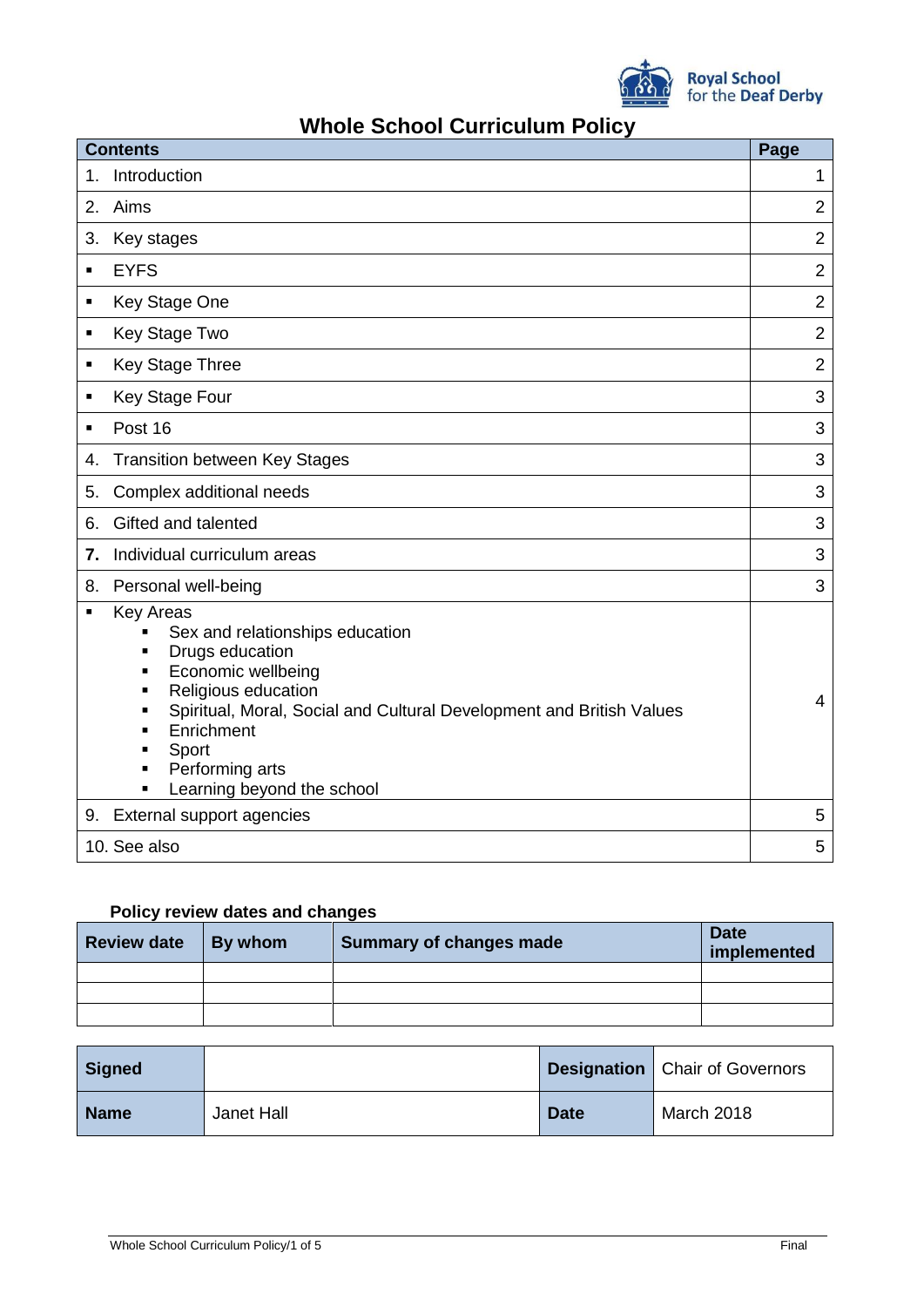

# **1. Introduction**

We recognise that the curriculum encompasses all that the students experience as a result of being members of the school community. As such, the formal curriculum is complemented by the informal activities that take place on a voluntary basis. Underpinning all is the quality of relationships enjoyed by the members of the community.

#### **2. Aims**

The curriculum is the major vehicle by which the school seeks to fulfil our vision. The Head teacher, in liaison with the staff, will draw up relevant policies, procedures, programmes of study and learning schemes that allow this to happen.

The school curriculum is designed to provide the students with a broad and balanced range of subjects whilst offering them, as they get older, increasing opportunity to specialise according to their personal strengths, interests and ambitions.

#### **3. Key stages**

# **EYFS**

There are four guiding principles that shape practice in the early years setting at RSDD. These are

- A Unique Child
- **Positive Relationships**
- **Enabling Environments**
- **Learning and Development**

Where appropriate staff will liaise with other professionals such as Physiotherapists, Audiologist, Speech Therapist etc.

It will also recognise the future requirements of KS1 part of the National Curriculum and the needs of individual children. [Please refer to the EYFS policy for further information.]

#### **Key Stage 1**

Within KS1, there is an emphasis on the core subjects of English and Mathematics. It is taught both discretely and through a cross curricular approach.

Foundation subjects are mostly taught creatively as part of a school thematic approach. Breadth, balance and coverage is ensured through the progressive learning objectives stated in the National curriculum.

#### **Key Stage 2**

Within the Key Stage an emphasis is placed on the delivery of the core subjects of English and Mathematics in all Foundation subjects. Foundation subjects are mostly taught through a cross curricular thematic approach. Key Stage 2 follows a rolling programme of study. The programmes are topic based and topics are driven by the National Curriculum. In the main, the topics come from the History and Geography programme of study. While some subjects, including Science, Maths, Computing and PSHE are taught discretely to ensure age appropriate content and progression, a cross-curricular approach is adopted wherever possible.

#### **Key Stage 3**

In their first three years our students study art, citizenship, design & technology, English & drama, geography, history, independent studies, computing, mathematics, music, BSL, physical education, religious education and science. They also follow programmes in personal wellbeing and economic wellbeing and have speech and language therapy. Some pupils will have additional support for motor skills including Hand Olympics.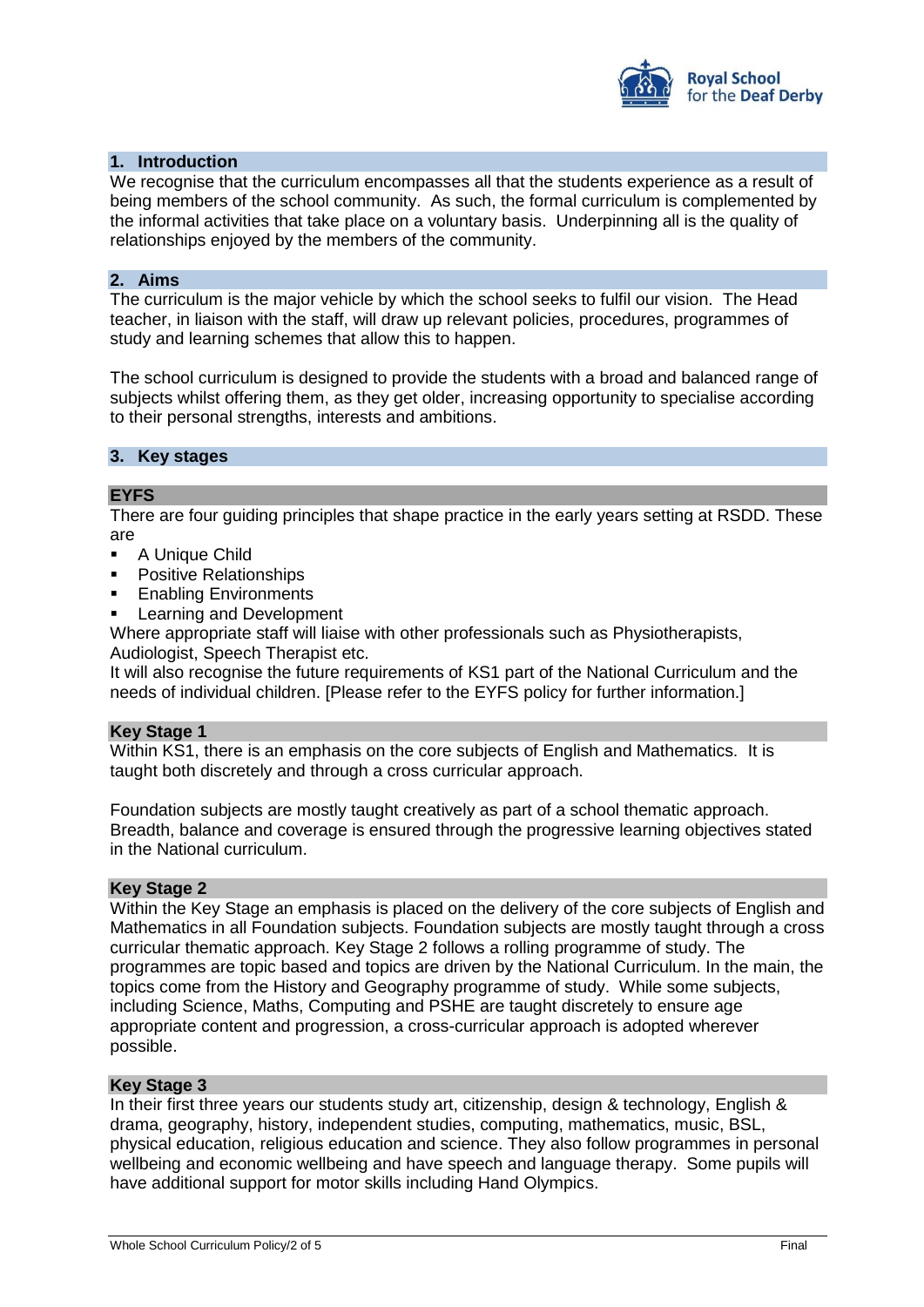

#### **Key Stage 4**

In Years 10 and 11 all students are prepared for an appropriate number of public examinations. The core subjects include English language and English literature, mathematics, humanities, physical education, computing, BSL and science. All students also continue to follow the personal wellbeing and economic wellbeing programmes. A wide range of other examination courses are offered annually. Currently the range includes art & design, geography, computing, food technology, resistant materials, performing arts, We also run some alternative vocational programmes in conjunction with other education providers such Derby College or Access Training.

#### **Post 16**

The majority of our Year 11 students elect to become members of our Post 16 as they appreciate the benefit of pursuing their education within familiar surroundings. They know and can communicate with the teachers and in addition are qualified to specialise in teaching deaf young people specifically. Specialist help, including Speech and language therapy, audiology and health needs continue to be supported. The many courses available either lead to university entrance, further education in home area local colleges or employment with training. Students attend a five day placement and will access a vocational element at a local provider. Specialist support for English, maths, independence and study support are at Pots 16 Base with specialist staff. The emphasis in the school is on meeting the needs of each individual student and all have individual Programmes of Study.

As well as serving those students who have been at the school for a number of years, we also cater for young people who wish to transfer from other secondary schools at 16+.

#### **4. Transition between Key Stages**

Transition is a process rather than an event. Leads meet to discuss and plan children's needs. Staff communicate with parents / carers and children about transition and visits to new teaching areas are put in place.

Individual transition is needed for some children and these are put in place at an early stage. The transition process is individual to the young person's own needs.

# **5. Complex Additional Needs**

We believe that all students are entitled to a broad and balanced curriculum and should be involved in the full life of the school including children who have special educational needs. This is so that they, too, can fulfil their potential as learners, and experience and contribute to the life of the school. Our provision matches needs, takes account of the wishes and feelings of the individual student and is delivered in partnership with parents.

#### **6. Gifted and talented**

As part of our commitment to meet the needs of all children, pupils are offered lesson and home learning extension activities and have highly personalised timetables.

#### **7. Individual curriculum areas**

Identified children may access individual curriculum areas. These may include bespoke timetables for example, accessing off site providers, therapies or part time timetables. These are carefully considered, taking into account medical and additional complex needs as well as part of positive behaviour management.

# **8. Personal well-being**

The personal wellbeing programme we offer addresses issues that relate to the personal, social and health education of our young people. Deaf young people can generally have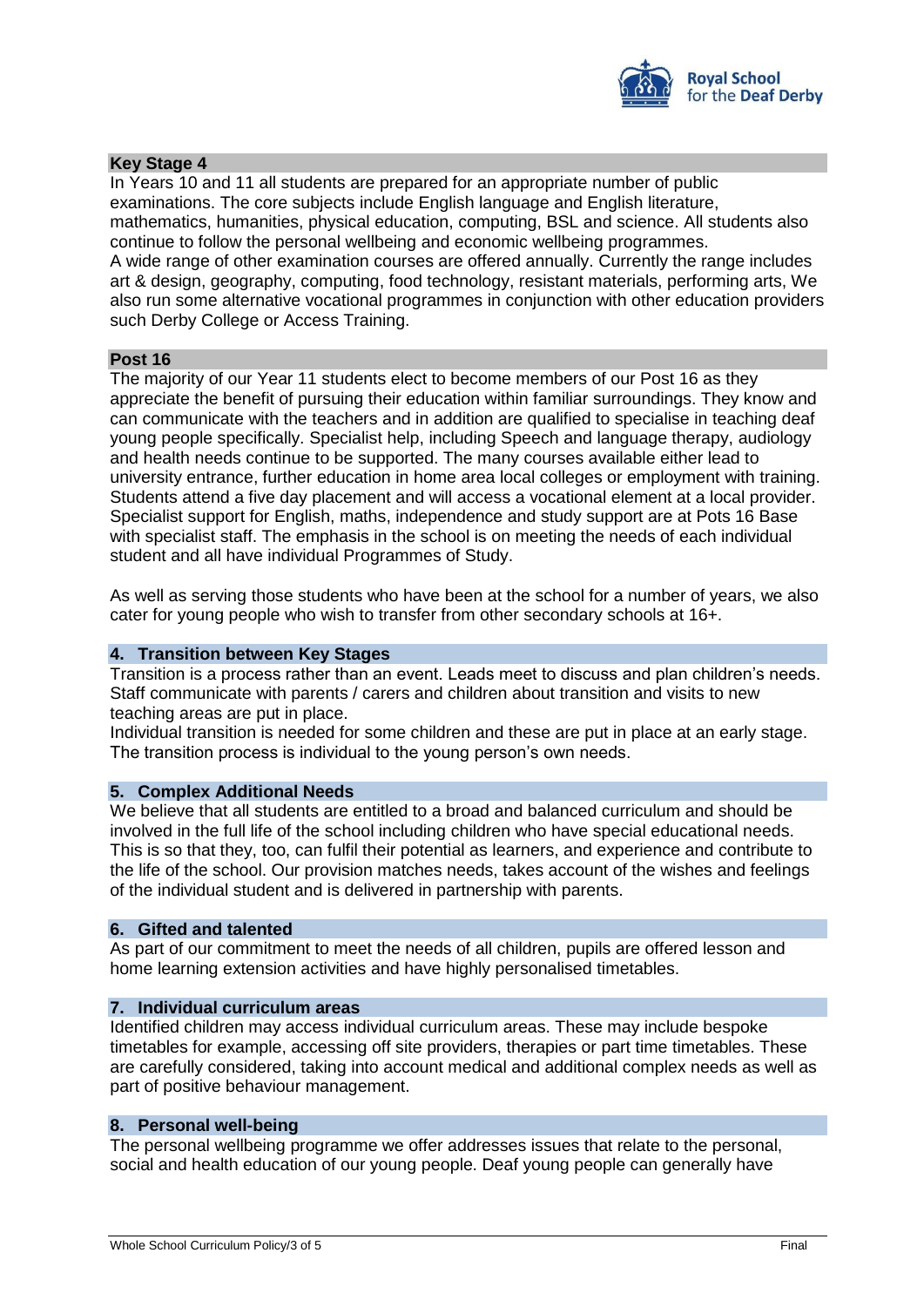

poorer health than hearing people, simply because access to medical services and health information isn't routinely provided in sign language.

At RSDD we value communication in a young persons preferred language and will ensure that a young person is understood. All delivery of sex and relationships support is delivered in a young persons preferred method of communication. There is a full time school nurse on site. All staff have, or are working towards, minimum Level Two British Sign Language (BSL) qualification. Children and young people can access a range of communication support needs in addition to staff, including deaf adults, relay interpreting, interpreters.

Children and young people have a right to be understood and to communicate in a preferred method so that they may give and listen to opinions and express needs. Additional outside support is often used in school to ensure that the well-being of pupils is developed. This can include links with Space connexions Derby, Sign Health and DeafCAMHS.

# **Key areas are**

- Sex and relationships education
- **Drugs education**
- **Economic wellbeing**
- **Religious education**
- Spiritual, Moral, Social and Cultural Development and British Values
- Enrichment
- Sport
- Performing arts
- Learning beyond the school

**The sex and relationships education** programme is part of the positive, person-centred education that is at the heart of the school's purpose. The programme seeks to ensure that all students accept their own and others' sexuality positively in order to enjoy relationships based on mutual respect, dignity and responsibility. The biological aspects are largely taught within the science curriculum whereas the emotional, legal and moral aspects are covered in personal wellbeing programme supplemented by work done by other subjects such as religious education. Great care is taken to teach this work in a manner which promotes a responsible attitude towards sexual behaviour and the value of family life. Further information is available from the school.

**The drugs education** course is designed to enable the students to learn about drug, alcohol and tobacco use and misuse including medicines and volatile substances. They consider the significant personal and social consequences of misuse for themselves, their families and others. As a result they are better placed to make informed decisions about their own lifestyles.

**Economic wellbeing** allows our pupils to consider important areas such as enterprise, financial capability, work-related learning and careers education. Our careers provision is founded on the broad principles of self-discovery, career exploration and career management. Pupils are encouraged to match their personal skills and qualities to broad career areas and the programme helps them to make informed decisions at key times. These include Key Stage 4 option choices in Year 9, finding appropriate work experience placements in Y11 and Post 16, considering post 16 options in Year 11 and making career decisions. Personal Advisors from Derby City Connexions visit the school to provide a range of advice.

**Religious education** is a compulsory part of the school curriculum in England and Wales. Our course is based on the Derby City Agreed Syllabus and enables our students to consider what we can learn about religion. Pupils study Christianity and other world faiths as well as investigating social and world issues. Any child withdrawn from our religious education